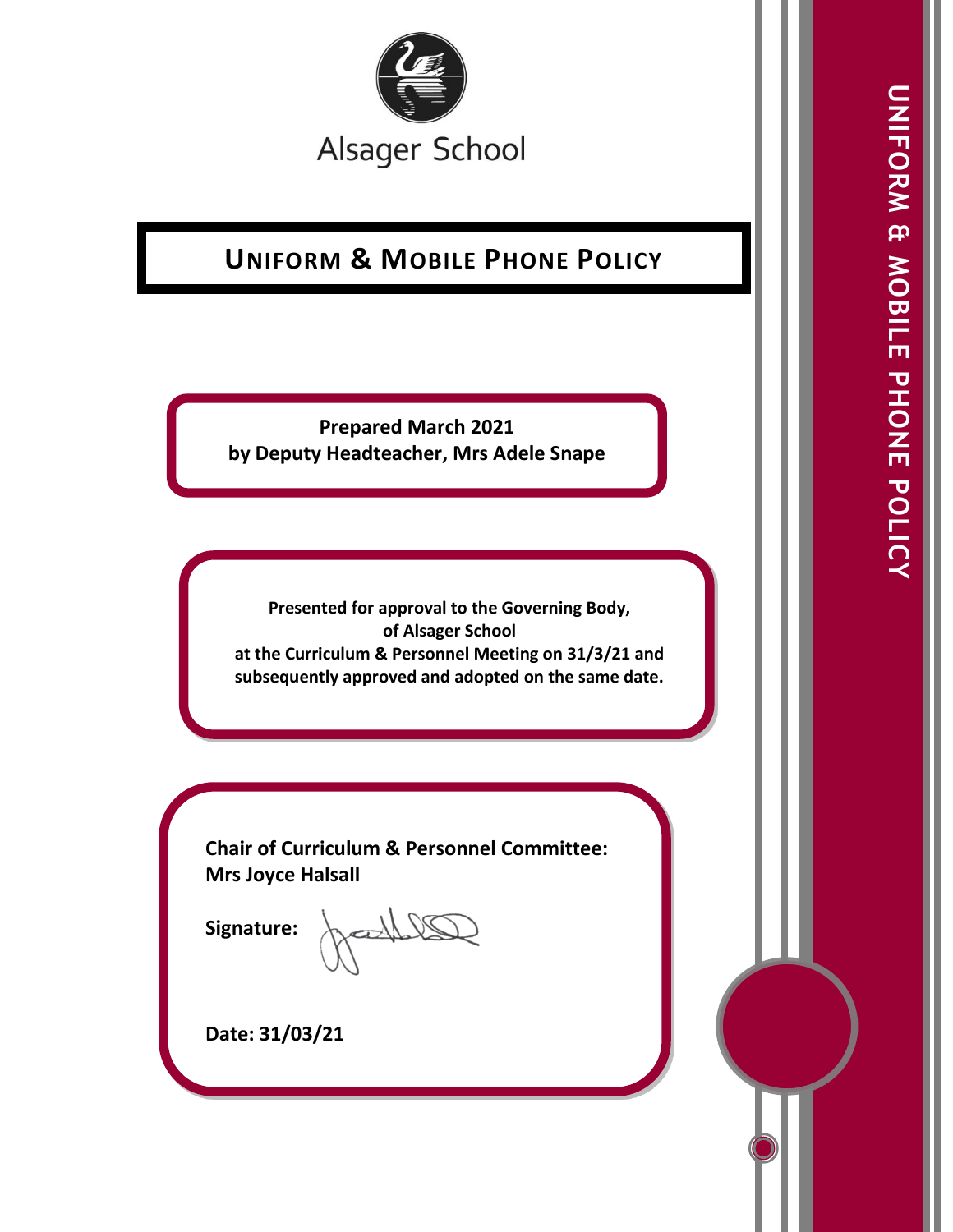### *Uniform & Mobile Phone Policy – GB APPROVED on 31/3/21*

Our school uniform plays a valuable role in contributing to the ethos of our school, and promotes a strong, cohesive school identity, supporting the high standards we aspire to. It gives our pupils a sense of identity.

Pupils in Years 7 – 11 are required to wear a school uniform at all times. We hope that parents will understand the reasons for our school uniform and support us.

We want our pupils to be smartly and sensibly dressed, and despite fashion trends we aim to have a uniform which is practical, comfortable and fit for purpose, but also reflects the ethos and values of the school. We also want our students to be proud of their uniform and their school. It is widely accepted that a uniform improves a child's attitude to work and allows them to focus on learning, rather than their appearance.

A uniform also helps prepare our pupils for the world of work, 'dressed for business'; the business being that of learning. Also, a uniform reduces socio-economic differences and instances of bullying based on appearance.

### **School Uniform**

Please ensure that all items are clearly labelled and appropriately named.

### **The following items of uniform are compulsory**

- Maroon school blazer with embroidered badge.
- Mid-grey tailored trousers or mid-grey pleated skirt no shorter than just above the knee
- Black or grey socks/black or grey plain knit tights (socks must not be above the knee)
- White school shirt/blouse this must not be a fitted blouse
- School tie with clip on fastener
- Black leather or leather type school shoes

### **OPTIONAL ITEM**

• Plain fine knit v-necked grey jumper embroidered with the school logo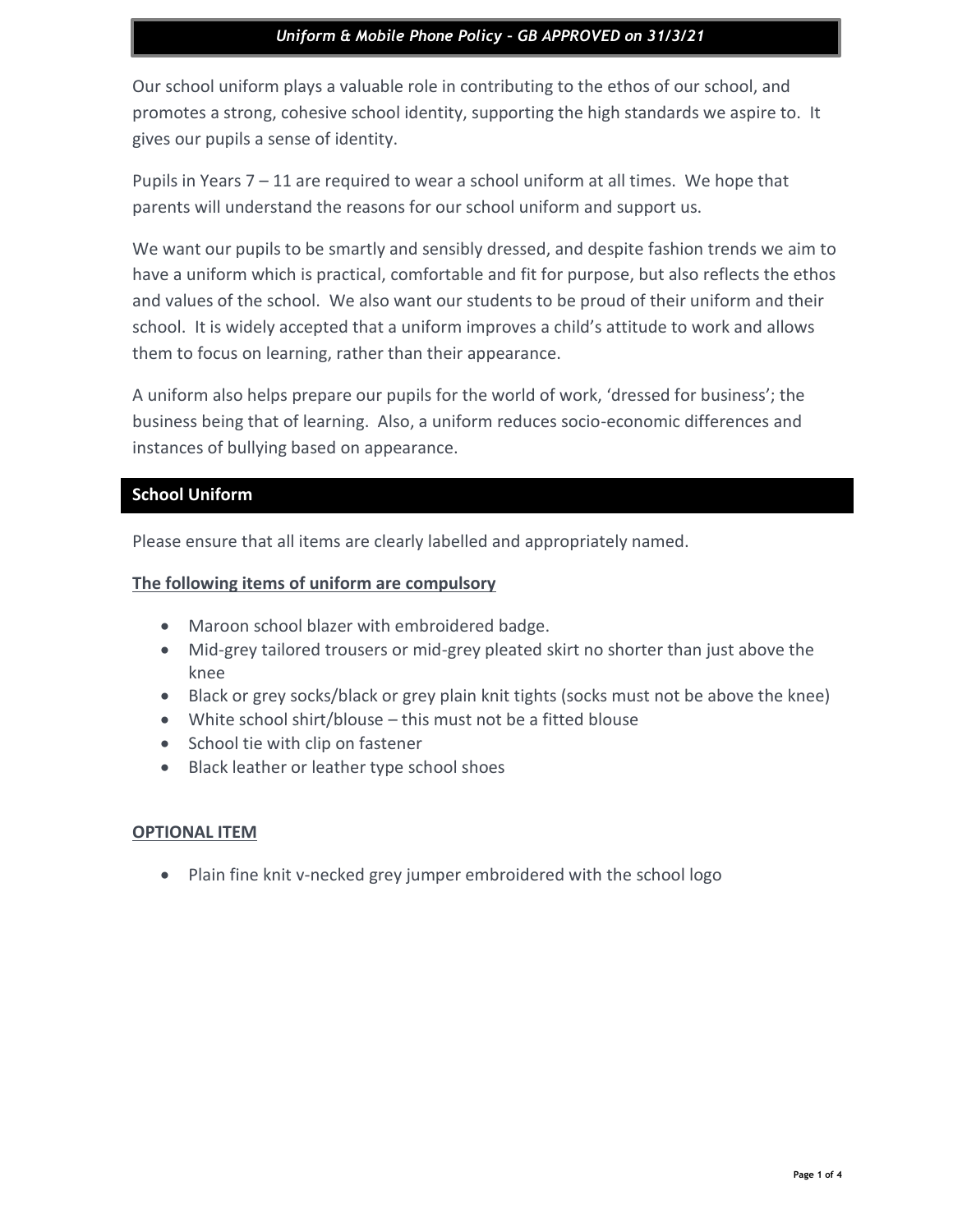### *Uniform & Mobile Phone Policy – GB APPROVED on 31/3/21*

### **The following items are not permitted under any circumstances**

- Canvas shoes/pumps or logoed shoes/trainers. The school has the final decision over the suitability of footwear.
- Boots, high heels, slipper-type pumps
- Hoodies
- Hipster, jeans-style, frayed, lycra, decorated or casual trousers
- Short skirts/fitted skirts
- Jumpers or cardigans which do not have the school logo
- Wide belts/large buckles
- Make up/nail varnish/nail extensions
- Unnatural hair colour (hair should be one natural colour)
- Extreme hairstyles shaved hair or shaved designs in hair are not permitted. Nothing less than a No. 2 is permitted.
- HD/artificial eyebrows
- Ear lobe stretchers, highly decorative earrings, bars or multiple ear piercings
- Headphones/earphones

### **We offer the following guidelines/expectations:**

- Any outdoor coat should be waterproof outdoor coats are not permitted inside the school buildings
- Piercings one small stud earring in the ear lobe is permitted
- No jewellery/bracelets/rings with the exception being one wrist watch and/or one charity band
- It is against the law for anyone under the age of 18 to have a tattoo and therefore we do not expect any of our Yr 7 – Yr 11 pupils to have one

**These lists are not intended to be exhaustive**. The school has the final decision over what is permitted in school and what meets school standards.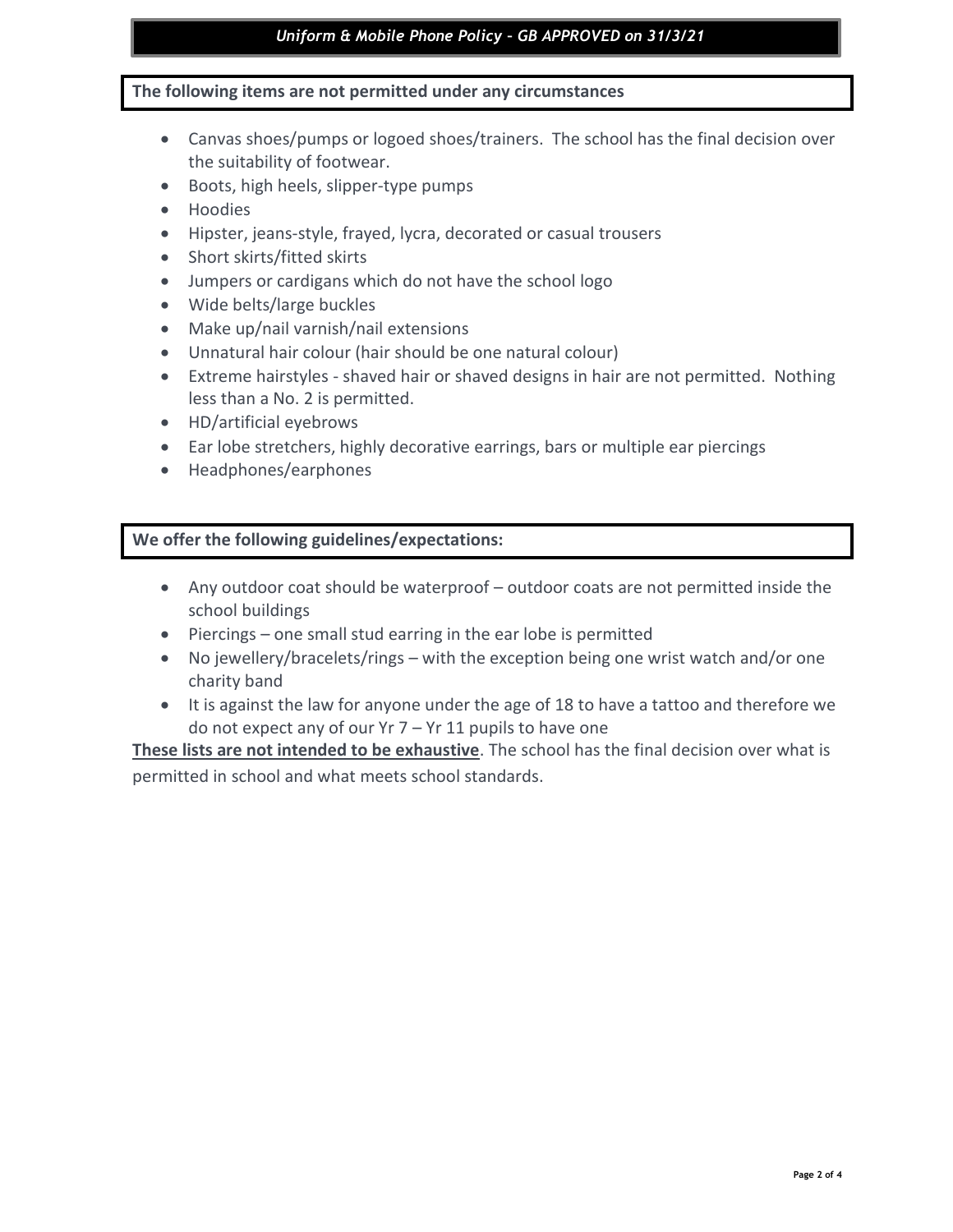# **PE Kit**

| Years 7-9                                                                                                               | Years 7-9                                                                          | <b>Years 10-11</b>                                                                                                                                                | <b>Years 10-11</b>                                                                  |
|-------------------------------------------------------------------------------------------------------------------------|------------------------------------------------------------------------------------|-------------------------------------------------------------------------------------------------------------------------------------------------------------------|-------------------------------------------------------------------------------------|
| <b>Compulsory Kit</b>                                                                                                   | <b>Outside Optional Kit</b>                                                        | <b>Compulsory Kit</b>                                                                                                                                             | <b>Outside Optional</b><br>Kit                                                      |
| School badged Polo top<br>(unisex or fitted)                                                                            | School badged track suit<br>bottoms                                                | School badged Polo top<br>(unisex or fitted)                                                                                                                      | School badged full zip<br>pro jacket or School<br>badged long-sleeved<br>rugby top. |
| School badged Shorts-<br>(unisex or fitted) or skort                                                                    | School badged black<br>leggings                                                    | A school badged lower<br>garment of either one of the<br>following:<br>shorts $-$ (unisex or<br>⋗<br>fitted)<br>black leggings<br>skort<br>⋗<br>tracksuit bottoms |                                                                                     |
| Socks with school name                                                                                                  | School badged full zip<br>pro jacket or School<br>badged long sleeved<br>rugby top | Socks with school name                                                                                                                                            |                                                                                     |
| <b>Trainers</b>                                                                                                         |                                                                                    | <b>Trainers</b>                                                                                                                                                   |                                                                                     |
| School badged Long<br>sleeved rugby top<br>(compulsory for rugby<br>only)                                               |                                                                                    | Shinguards/ Gum Shields<br>(compulsory) for football and<br>hockey)                                                                                               |                                                                                     |
| Shinguards/Gum Shields<br>(for football and hockey)<br>Football boots/Astro<br>trainers (compulsory for<br>field games) |                                                                                    | Football boots/Astro trainers<br>(compulsory for field games)                                                                                                     |                                                                                     |

**Swimming:** Swimming shorts/trunks/one piece swimming costumes/goggles and towel

All items of uniform **must be purchased from one of our four local suppliers**, however the standard items such as trousers and pleated skirts are also widely available from high street stores: